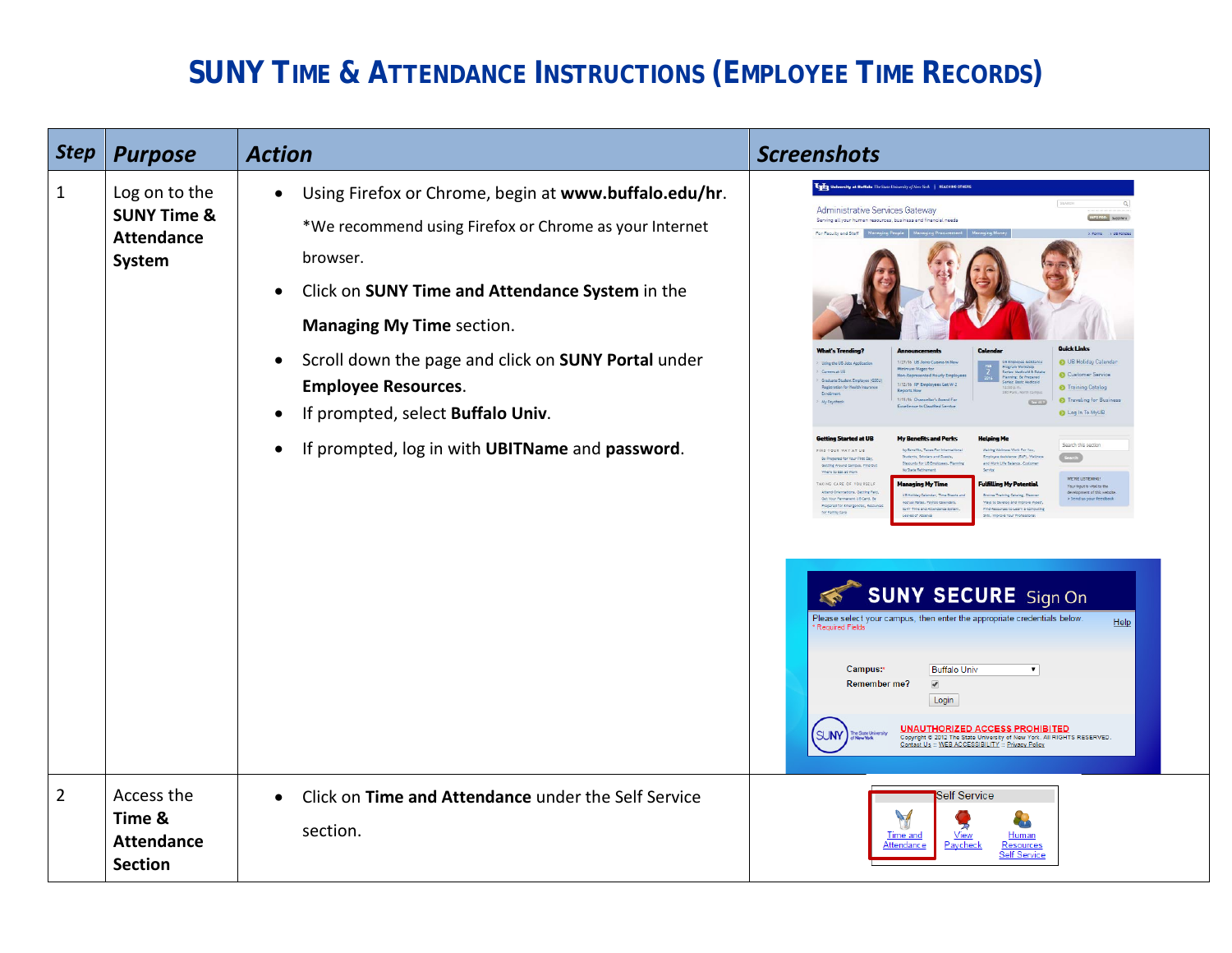| <b>Step</b>    | <b>Purpose</b>                                      | <b>Action</b>                                                                                                                                                                                 | <b>Screenshots</b>                                                                                                                                                                                                                                                                                                                                                                                                                                                                                                                                                                                                                  |
|----------------|-----------------------------------------------------|-----------------------------------------------------------------------------------------------------------------------------------------------------------------------------------------------|-------------------------------------------------------------------------------------------------------------------------------------------------------------------------------------------------------------------------------------------------------------------------------------------------------------------------------------------------------------------------------------------------------------------------------------------------------------------------------------------------------------------------------------------------------------------------------------------------------------------------------------|
| 3              | Select your<br><b>Current</b><br>Employment<br>Role | Verify that your current Employment Role is selected.<br>Or, select the radio button for your current<br>$\circ$<br><b>Employment Role.</b><br><b>Click Time and Attendance.</b><br>$\bullet$ | <b>Employment Roles</b><br>Role Tyne<br>Status<br>Regular State Employee<br>Current<br>$\circledast$<br>Student Assistant State Employee<br>History<br>∩<br>Graduate Student State Employee<br>History<br><b>Time and Attendance</b>                                                                                                                                                                                                                                                                                                                                                                                                |
| $\overline{4}$ | Select<br><b>Accrual</b><br>Period                  | Under the <b>Accrual Period</b> section, click the drop-down to<br>$\bullet$<br>select the correct period.<br><b>Click Change Period.</b><br>$\bullet$                                        | <b>Accrual Period</b><br>December 2015 ~ Working ▼<br><b>Change Period</b>                                                                                                                                                                                                                                                                                                                                                                                                                                                                                                                                                          |
| 5              | Review<br><b>Accrual</b><br><b>Balances</b>         | Review your Accrual Balances.                                                                                                                                                                 | <b>Employee Time Record for December 2015</b><br><b>Accrual Period</b><br>December 2015 ~ Working $\blacktriangledown$<br><b>Change Period</b><br><b>Accrual Balances</b><br><b>Holiday</b><br><b>Family Sick</b><br>Lost<br>Sick*<br>Vacation<br><b>Name</b><br>8.25<br>157.75<br>0.00<br>0.00<br>0.00<br>0.00<br>Beginning<br>0.00<br>0.00<br>0.00<br>0.00<br>0.00<br>Charged<br>0.00<br>157.75<br>Sub-Total<br>8.25<br>$\mathbf{0}$<br>1.75<br>1.75<br>0.00<br>0.00<br>0.00<br>Earned<br>0.00<br>0.00<br>0.00<br>0.00<br>0.00<br>0.00<br>0.00<br>Adjustment<br>10.00<br>159.50<br>Ending<br>* Includes family sick leave balance |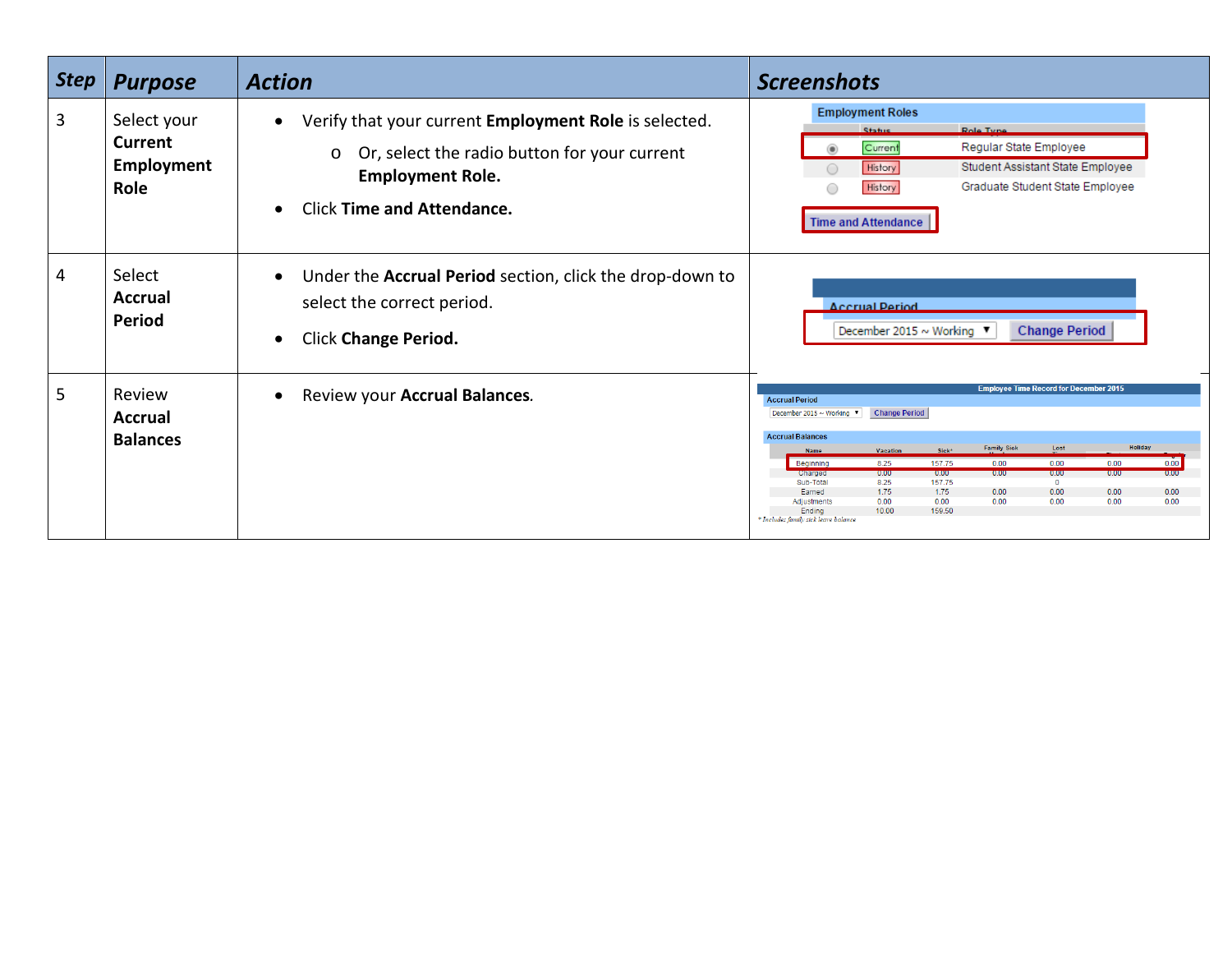| <b>Step</b> | <b>Purpose</b>             | <b>Action</b>                                                                                                                                                                                                                                                                                                                                                                                                                                                                                                                                              | <b>Screenshots</b>                                                                                                                                                                                                                                                                                                                                                                                                                                                                                                                                                                                                                                                                                                                                                                                                                                                                                                   |
|-------------|----------------------------|------------------------------------------------------------------------------------------------------------------------------------------------------------------------------------------------------------------------------------------------------------------------------------------------------------------------------------------------------------------------------------------------------------------------------------------------------------------------------------------------------------------------------------------------------------|----------------------------------------------------------------------------------------------------------------------------------------------------------------------------------------------------------------------------------------------------------------------------------------------------------------------------------------------------------------------------------------------------------------------------------------------------------------------------------------------------------------------------------------------------------------------------------------------------------------------------------------------------------------------------------------------------------------------------------------------------------------------------------------------------------------------------------------------------------------------------------------------------------------------|
| 6           | Enter Leave<br><b>Time</b> | Click the date on the calendar to enter Leave Time.<br>$\bullet$<br>o Note: A pop-up window opens.<br><b>Entering a Single date</b><br>Click in the appropriate Leave Type and enter the amount<br>for your leave time.<br>*Please note: you can only charge in quarter day increments,<br>$(i.e. .25, .50, .75$ or 1)<br>Enter in a <b>Comment</b> if appropriate.<br>$\bullet$<br>*Comments cannot be edited or deleted once submitted and<br>become a permanent part of your time record.<br>Click Save.<br>$\bullet$<br><b>Entering Multiple dates</b> | December 2015<br>12<br>19<br>24<br>25<br>26<br>Single Day<br>4s submitted at 3:23:41 F<br>ents if charging less than a full day<br>Single Day Leave (using quarter units<br>Vacation:<br>Sick:<br>Family Sick:<br><b>Voluntary Work</b><br>$\sim$<br>$\overline{\mathbf{v}}$                                                                                                                                                                                                                                                                                                                                                                                                                                                                                                                                                                                                                                         |
|             |                            | Click the Show Multi-Day button to the top right of the<br>pop-up window.<br>The From Date defaults to the date you originally<br>$\bullet$<br>selected.<br>*To change this date, click Cancel and start again.<br>Click in the To Date, select your last leave date from the<br>$\bullet$<br>calendar.<br>Select the Accrual/Leave Type from the drop down list.<br>Enter in a <b>Comment</b> if applicable.<br>$\bullet$<br>*Comments cannot be edited or deleted once submitted and<br>become a permanent part of your time record.<br>Click Save.      | Note: Prezzing <altr- an="" and="" associated="" character="" cursor="" field<br="" focus="" form="" on="" the="" underlined="" will="">Save Cancel<br/>a submitted at 3:23:41 P<br/>Multi-Day<br/><b>Single Day Le</b><br/>01/06/2016<br/><b>From Dat</b><br/><b>Show Multi-Day</b><br/>Show Single-Day<br/>Multiple Day Leave (using quarter units)<br/><b>From Date:</b><br/>01/06/2016<br/>(mm/dd/yyyy)<br/>* To Date <math>(2)</math> :<br/>* Charge Per Day:<br/><math display="inline">\overline{\mathbf{v}}</math><br/>* Accrual/Leave Type:<br/>Select <br/>Select <br/><math display="inline">\overline{\mathbf{v}}</math><br/><b>Adjustment Reason:</b><br/><math display="inline">\wedge</math><br/>Comments (r):<br/><math>\sqrt{1}</math> . Pressing <math>\ll</math>Alt<math>&gt;</math> and an underlined character will focus the cursor on the associated form field.)<br/>Save     Cancel</altr-> |